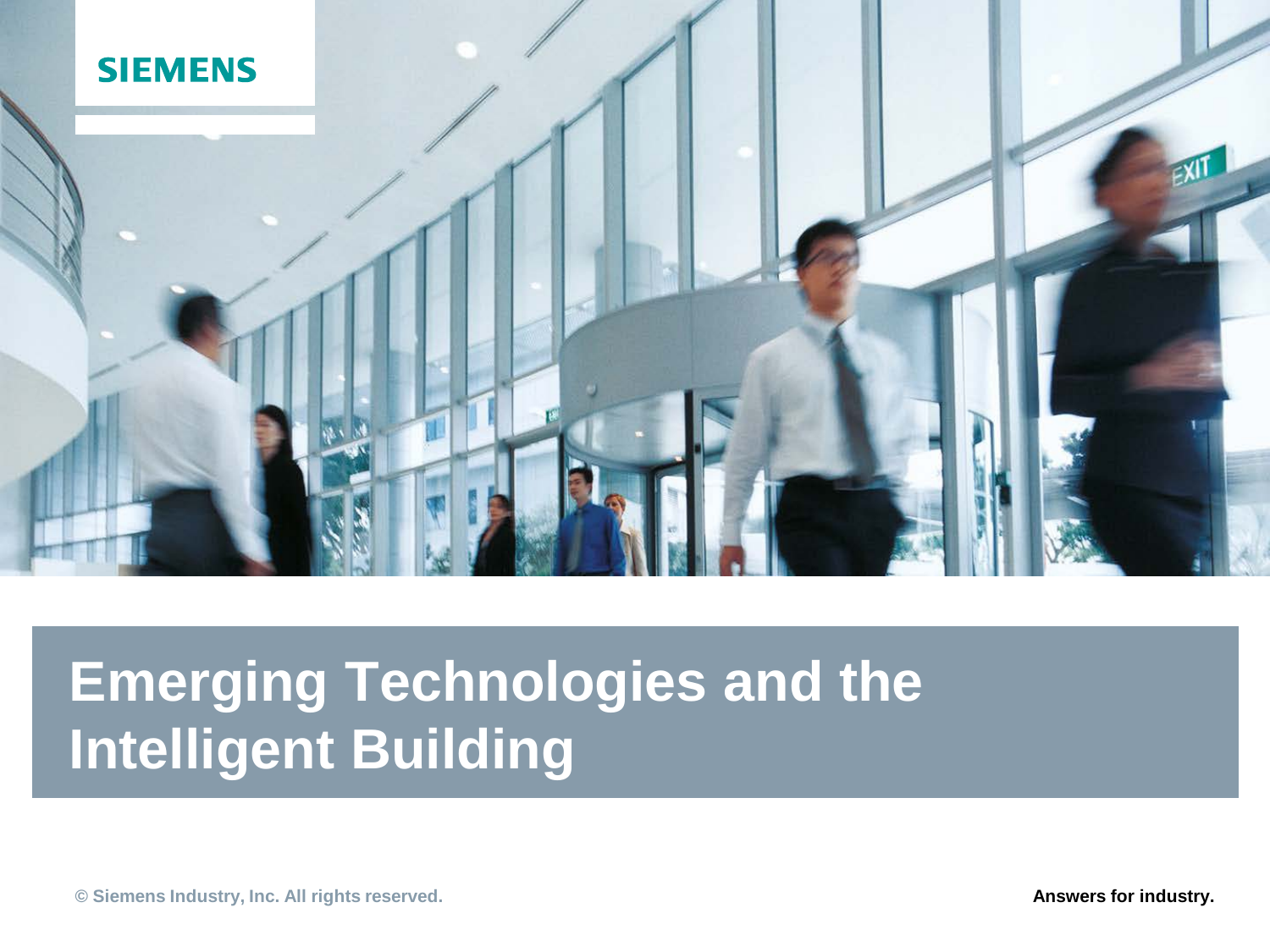

#### **Emerging Technologies**

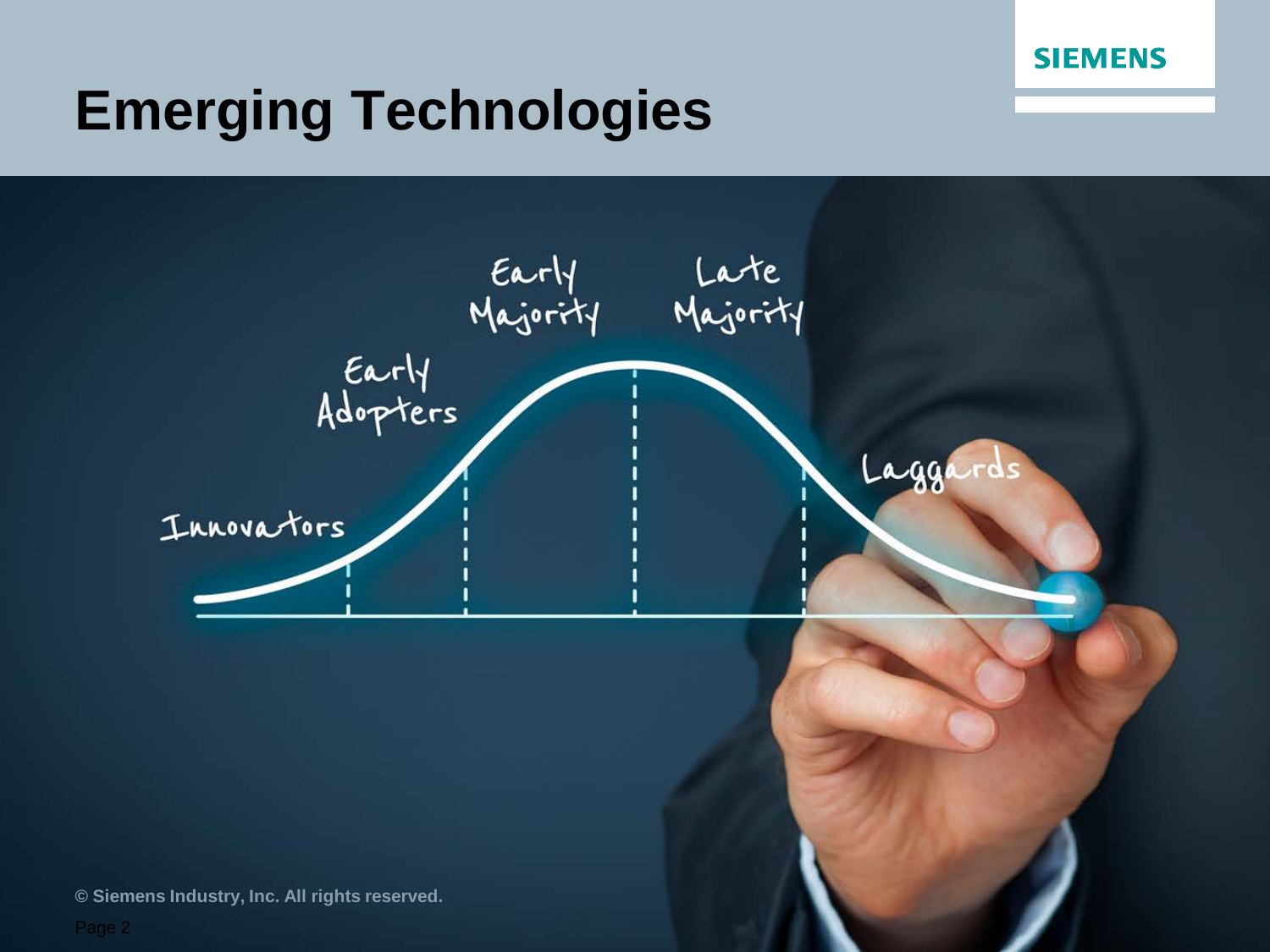# **Intelligent Buildings**



A definition, coined by the **Intelligent Buildings** Institute, defines an **intelligent building** as "*one which provides a productive and costeffective environment through optimization of four basic elements: structure, systems, services and management, and the interrelationship between them*."

**SIEMENS**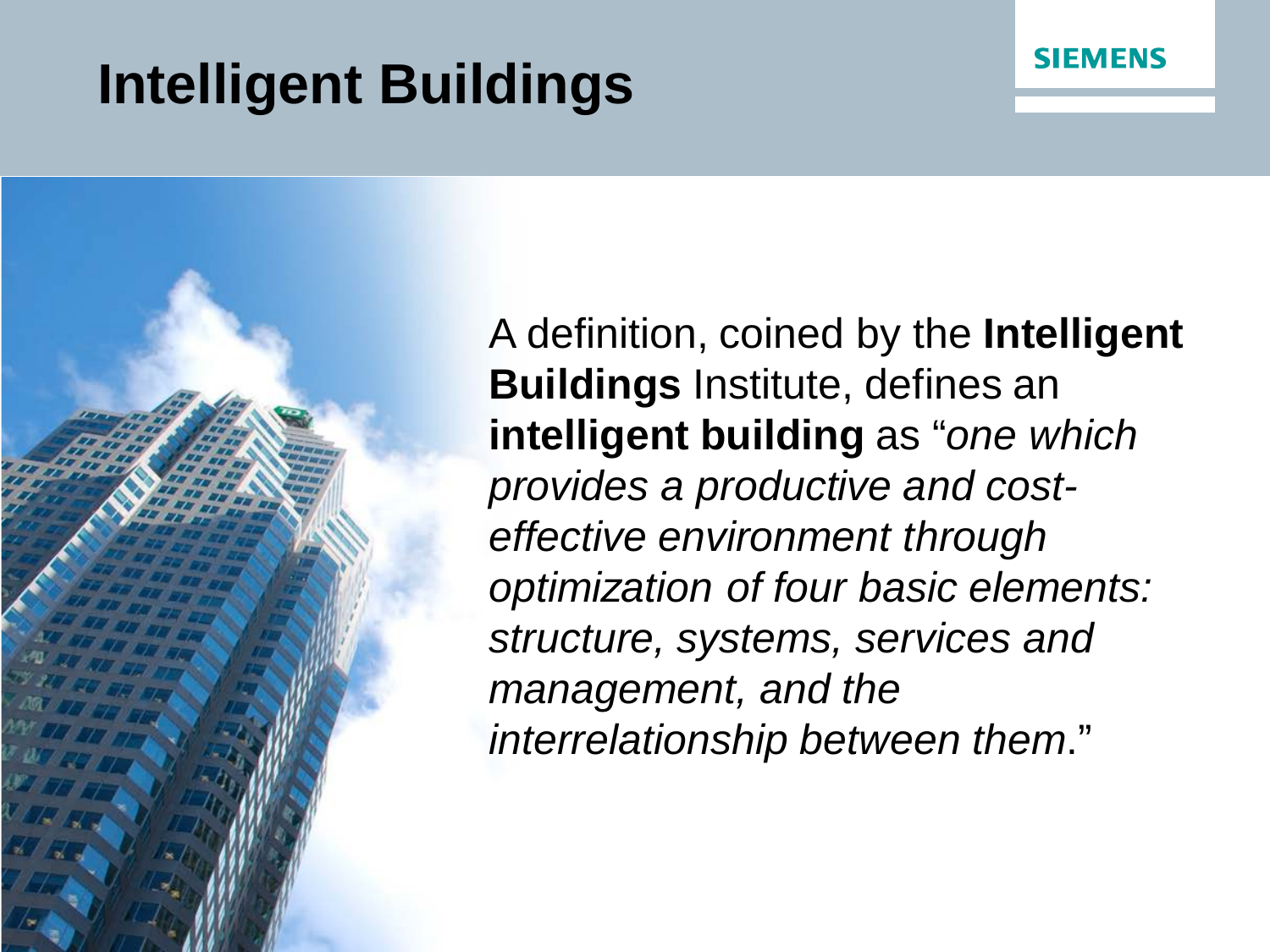## **Artificial Intelligence**

**© Siemens Industry, Inc. All rights reserved.**

# **#1 - Artificial Intelligence (AI)**

**SIEMENS** 

As artificial intelligence grows in its capabilities - and its impact on people's lives - businesses must move to "raise" their AIs to act as responsible, productive members of society."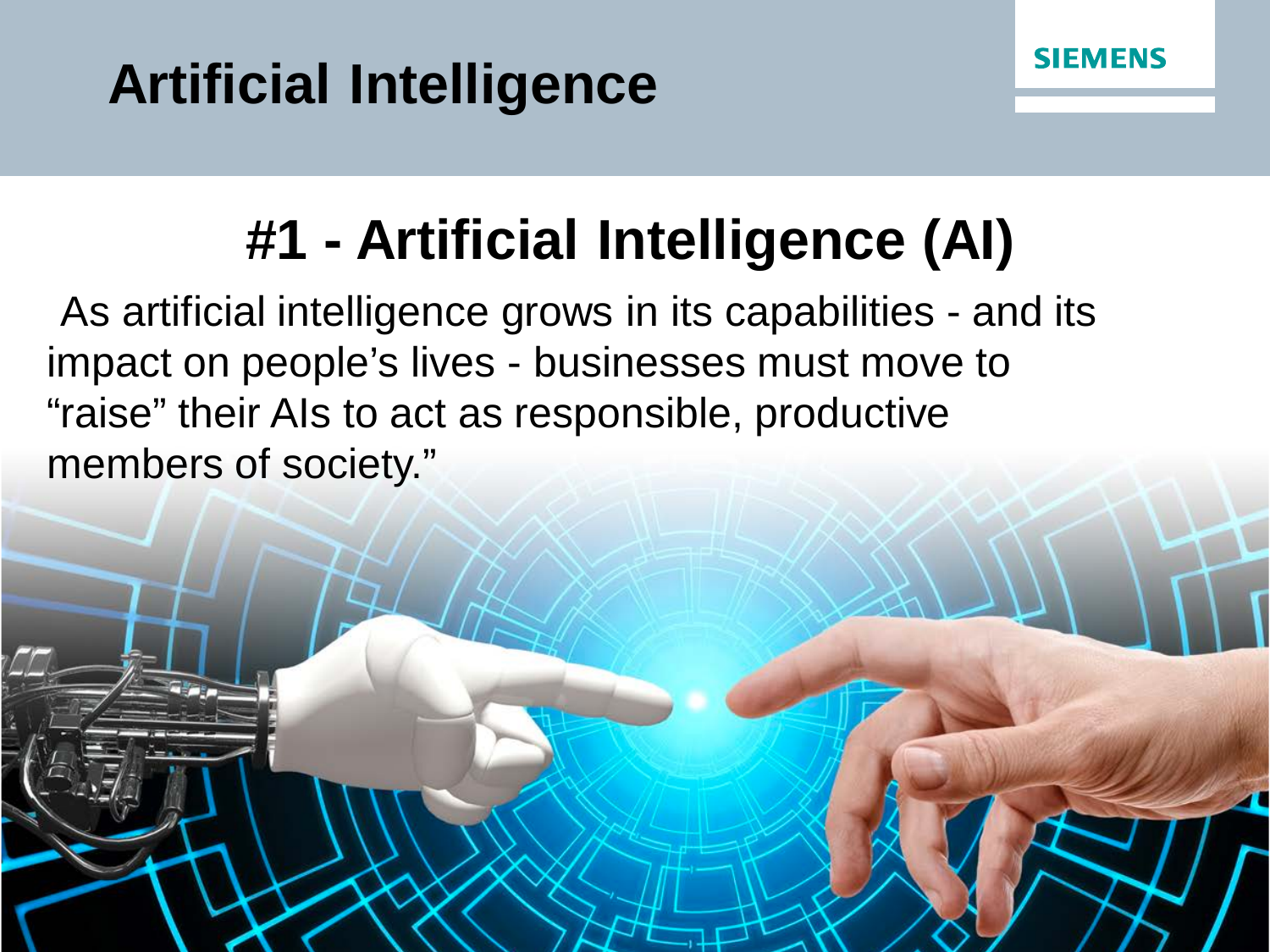



## **#2 Extended Reality – The End of Distance**

"Immersive experiences are changing the way people connect with information, and experiences, and each other."



 $©$  Siemens Industry, Inc. All rigl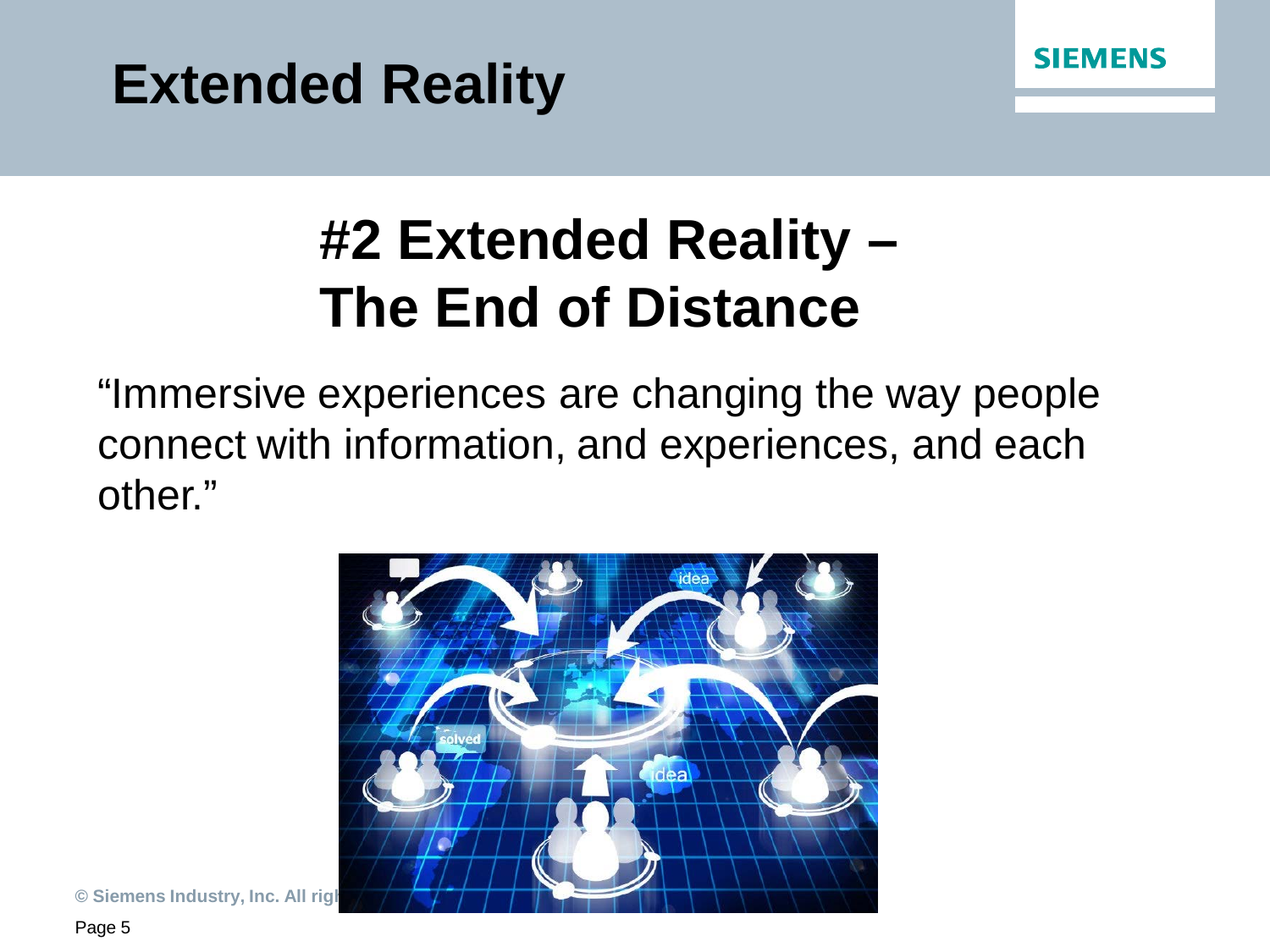#### **Data Veracity**



## **#3 Data Veracity – The Importance of Trust**



"By transforming themselves to run on data, businesses have created a new kind of vulnerability: inaccurate, manipulated, and biased data that leads to corrupted business insights, and skewed decisions with a major impact on society."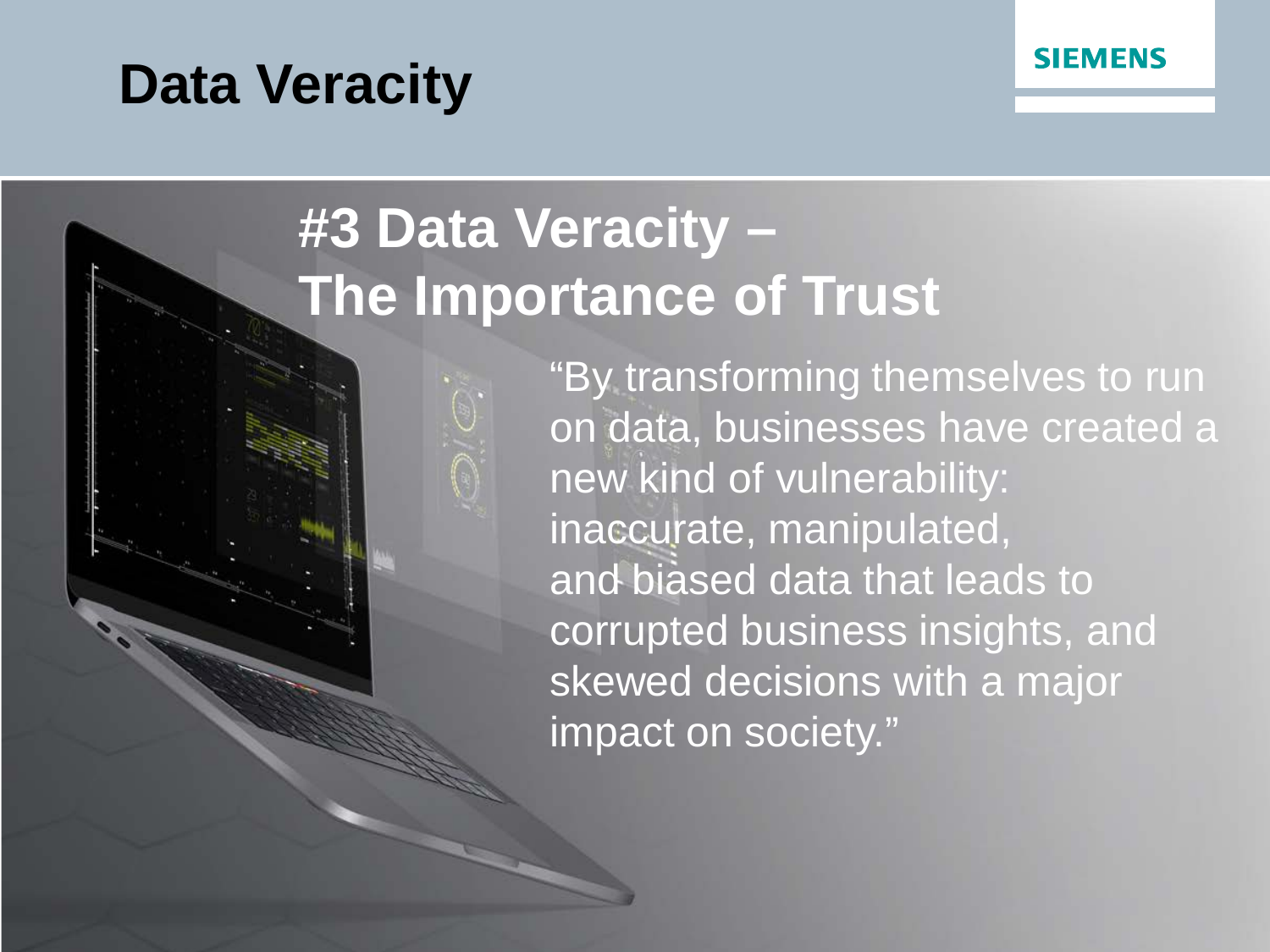#### **Frictionless Business**



#### **#4 Frictionless Business – Built to Partner at Scale**

Businesses depend on technology-based partnerships for growth. However the needs of technology based partnerships are shifting towards microservices, and Blockchain.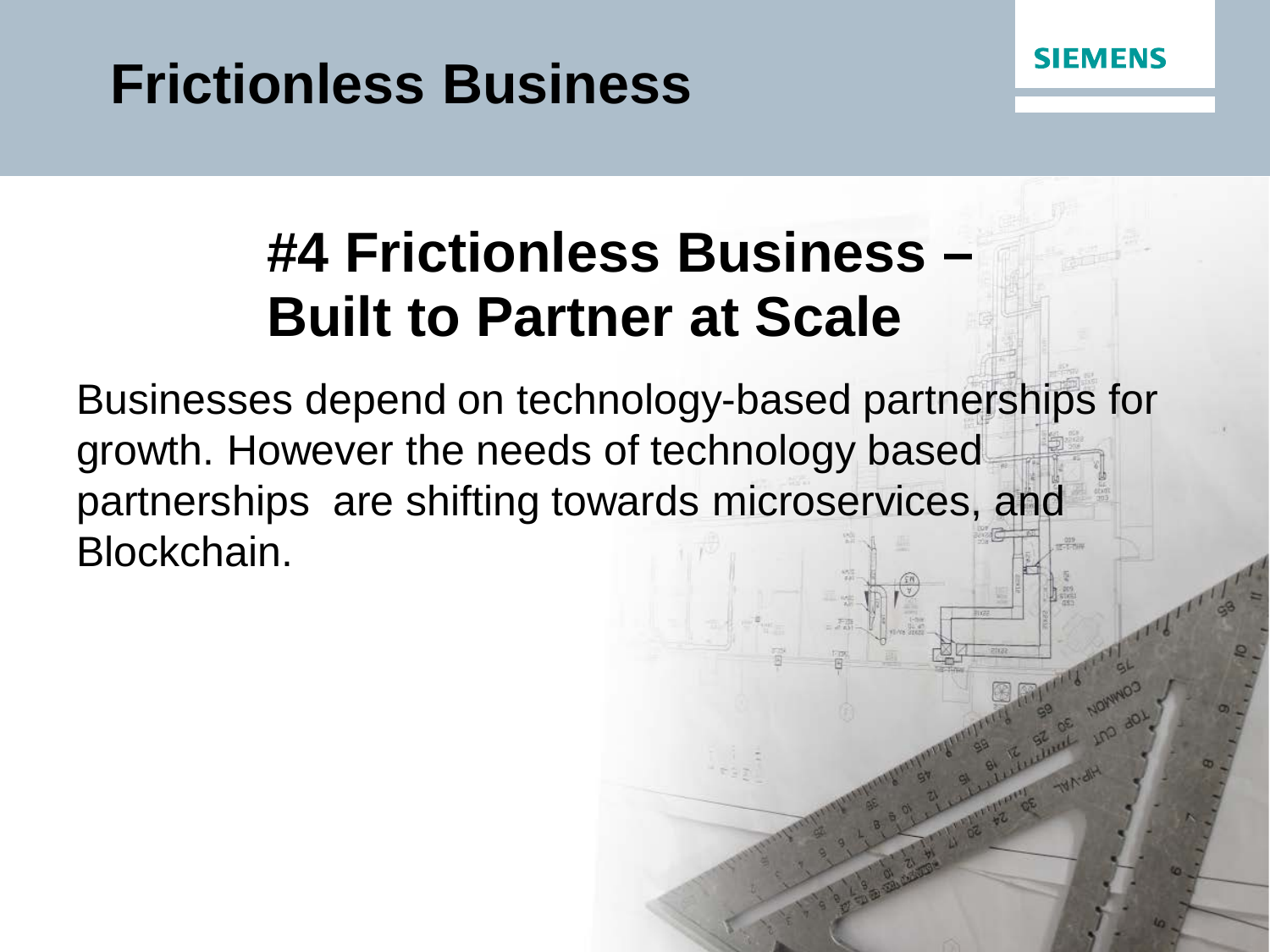#### **Internet of Thinking**



#### **#5 Internet of Thinking – Creating Intelligent Distributed Systems**

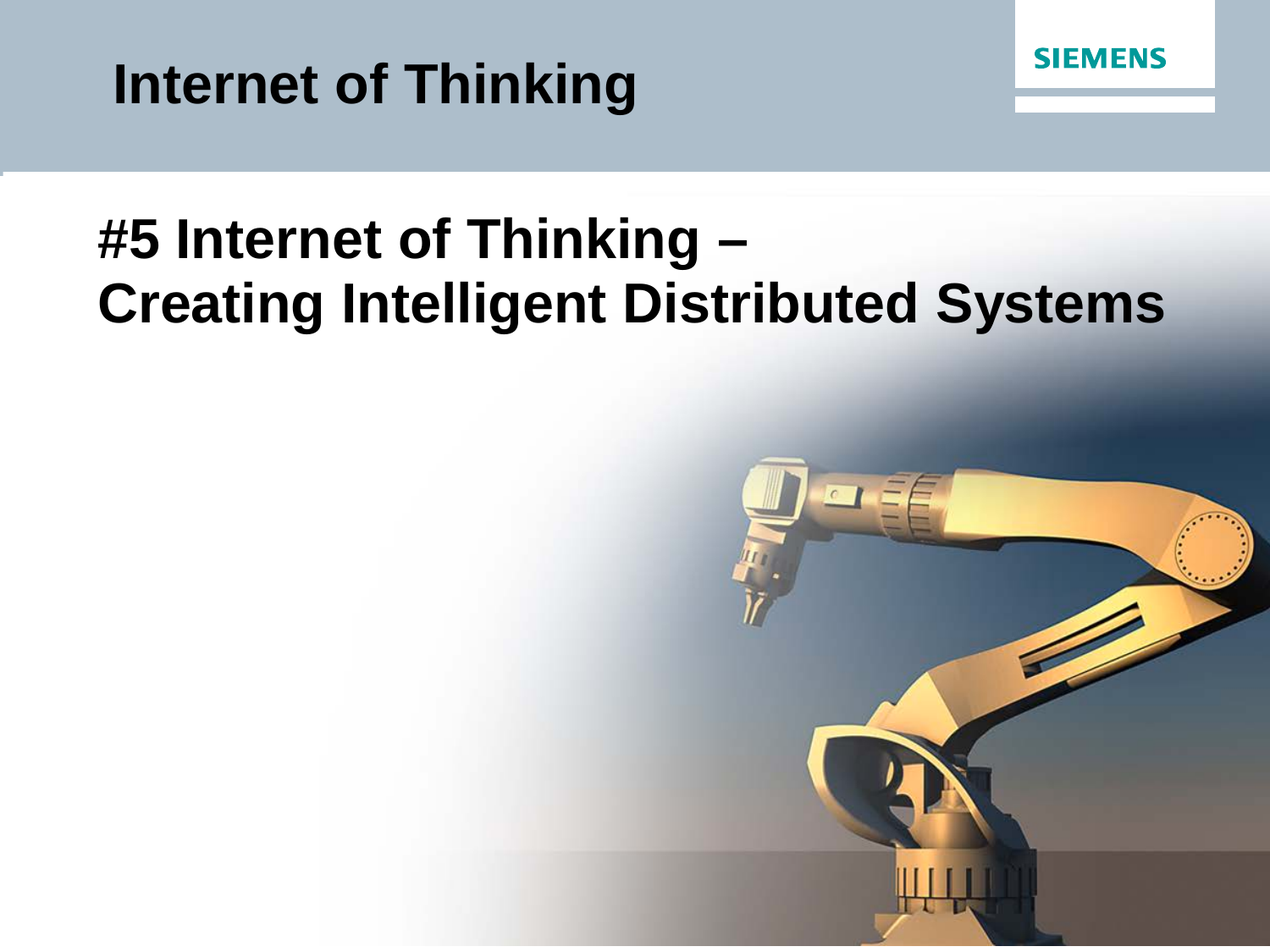

# **Digital Twin**





**Technologies needed: Data Veracity**

**Augmented Reality**

**Blockchain**

**Deep Machine Learning**

**© Siemens Industry, Inc. All rights reserved.**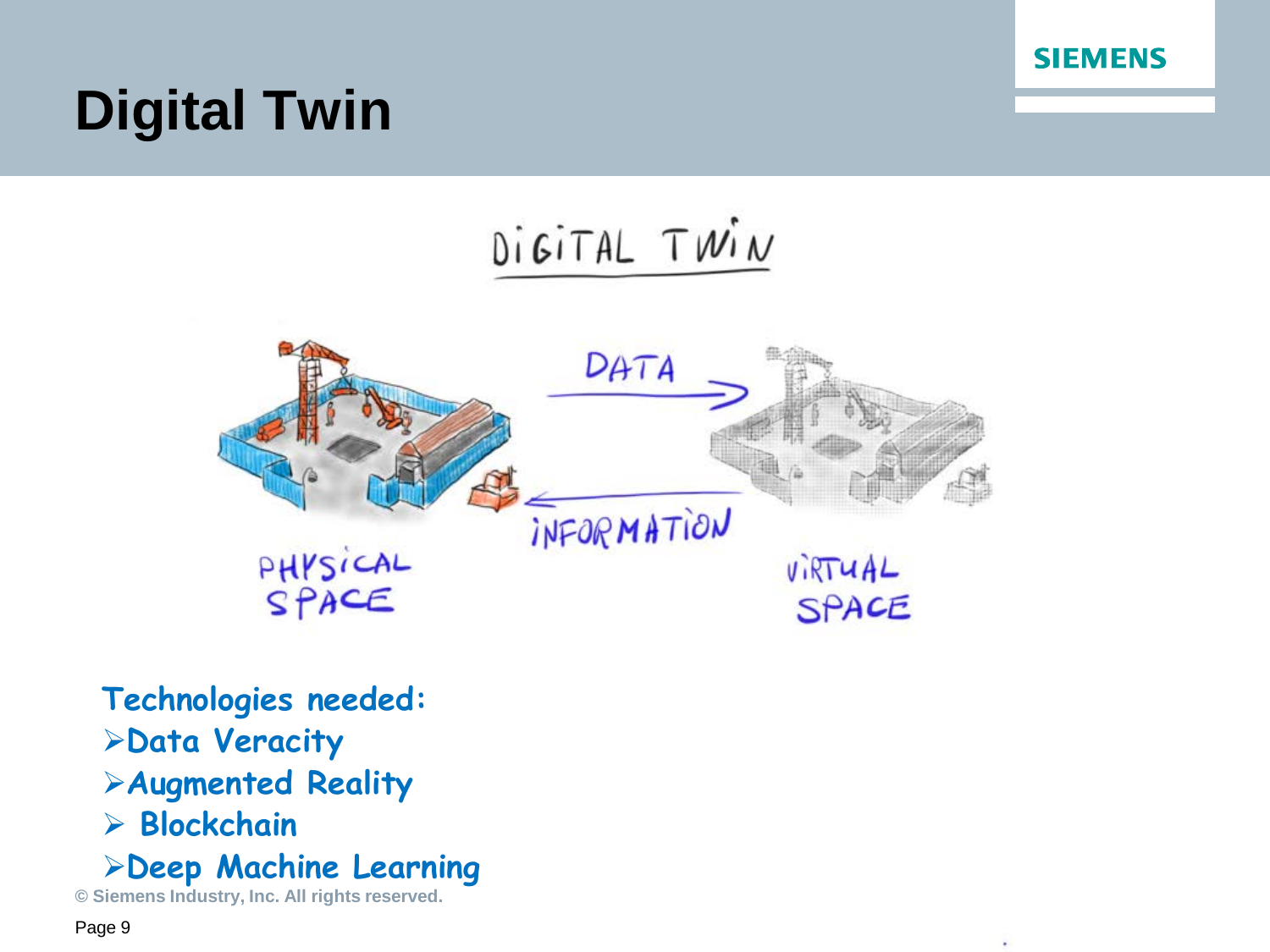### **What's the impact on the Fire and Life Safety industry?**



#### **IT Trend** Artificial Intelligence Extended Reality **Fire and Life Safety Applications** Seamless integration Smart Fire Fighting/Emergency Response

| Data Veracity                | Data Analytics/ Cyber Security         |
|------------------------------|----------------------------------------|
| <b>Frictionless Business</b> | → Interface via Aps/ Data Verification |
| Internet of Thinking         | Intelligent Buildings                  |

**© Siemens Industry, Inc. All rights reserved.**

Page 10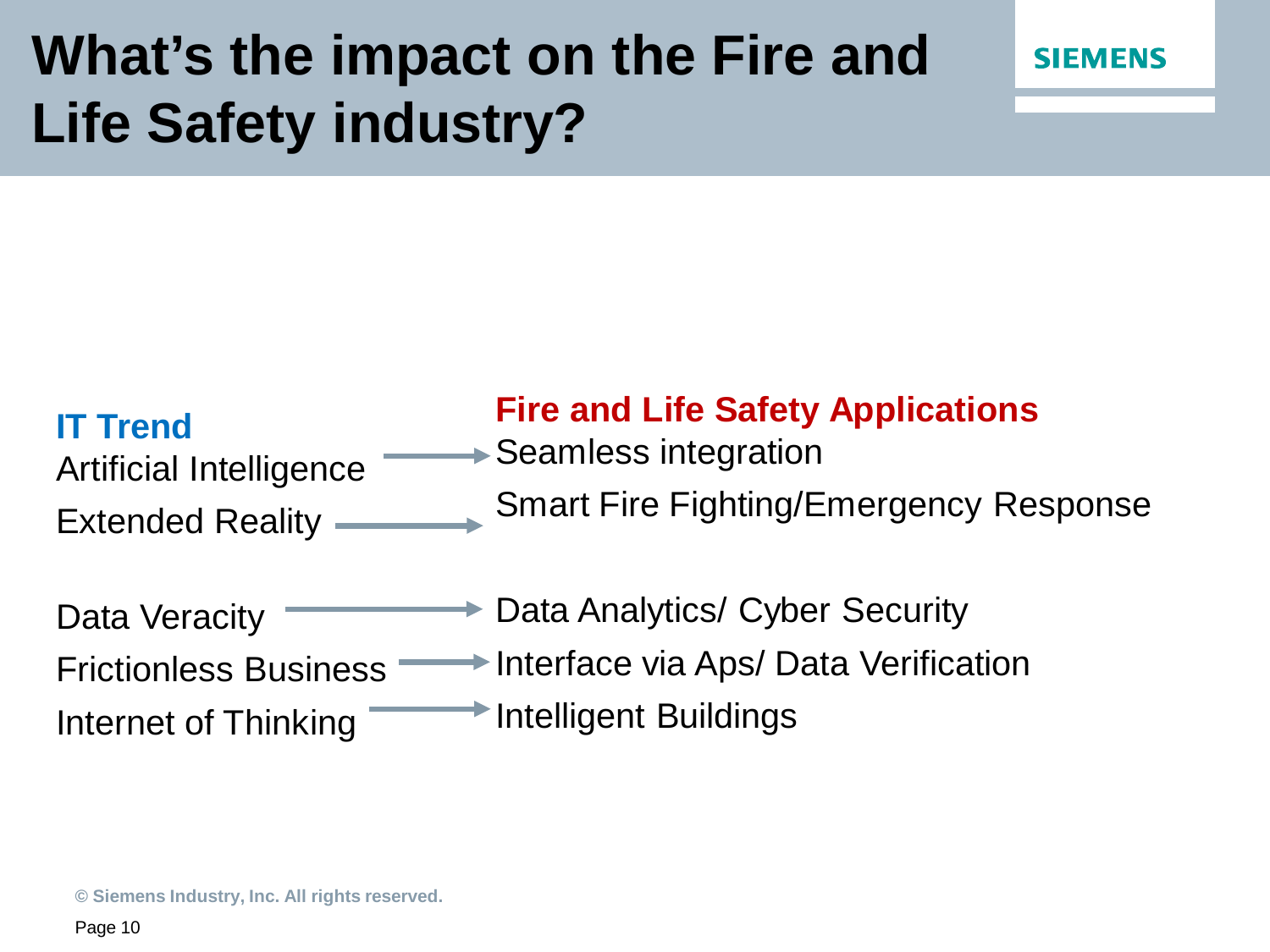



- ▶ What new skills do I need to learn?
- What data do I need?



**SIEMENS** 

**© Siemens Industry, Inc. All rights restrict** Page 11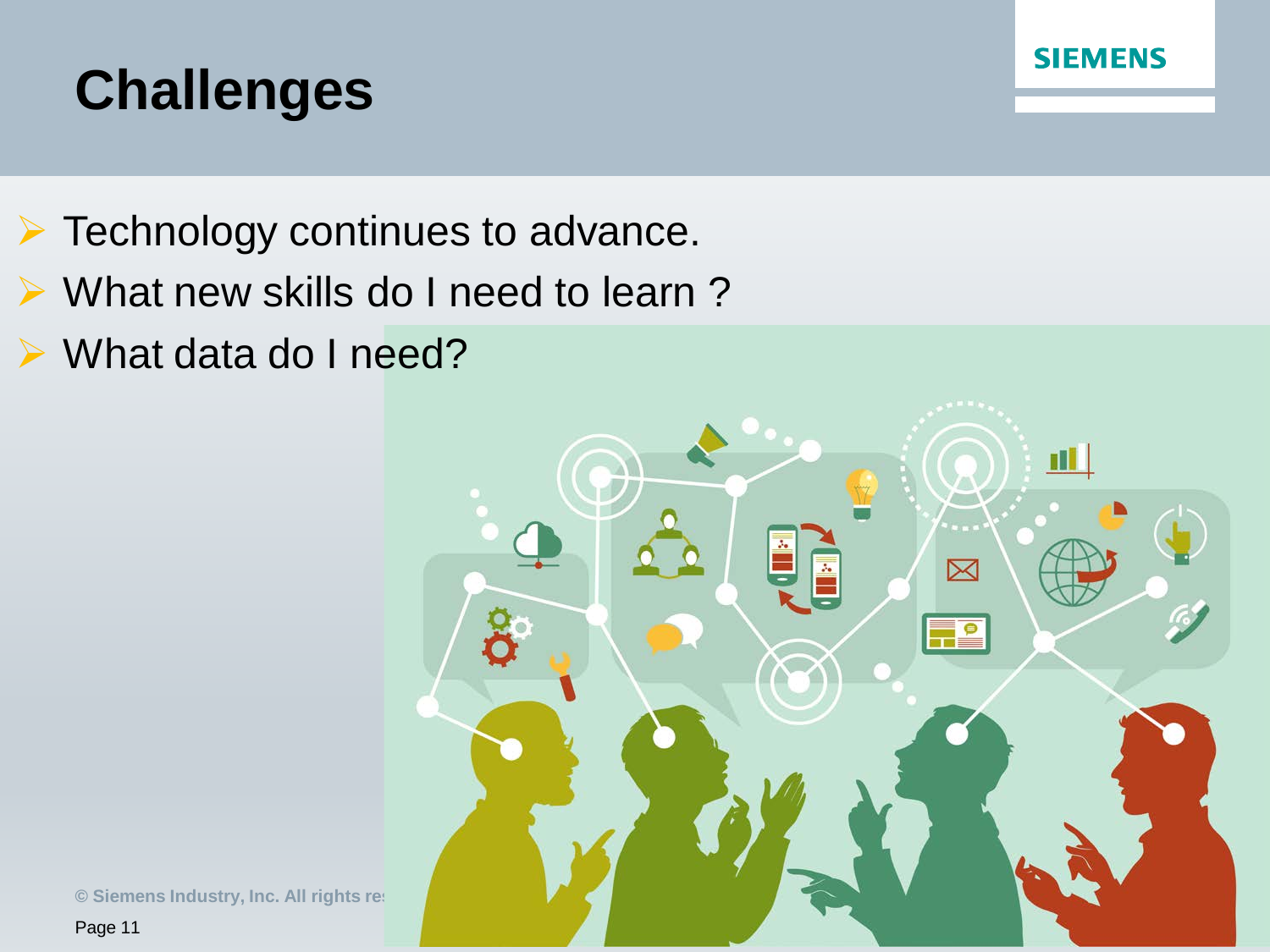#### **What's Next?**



- $\triangleright$  How do we utilize technological advances without limiting the Technology?
- ▶ More new technology!



**SIEMENS** 

**© Siemens Industry, Inc. All rights reserved.**